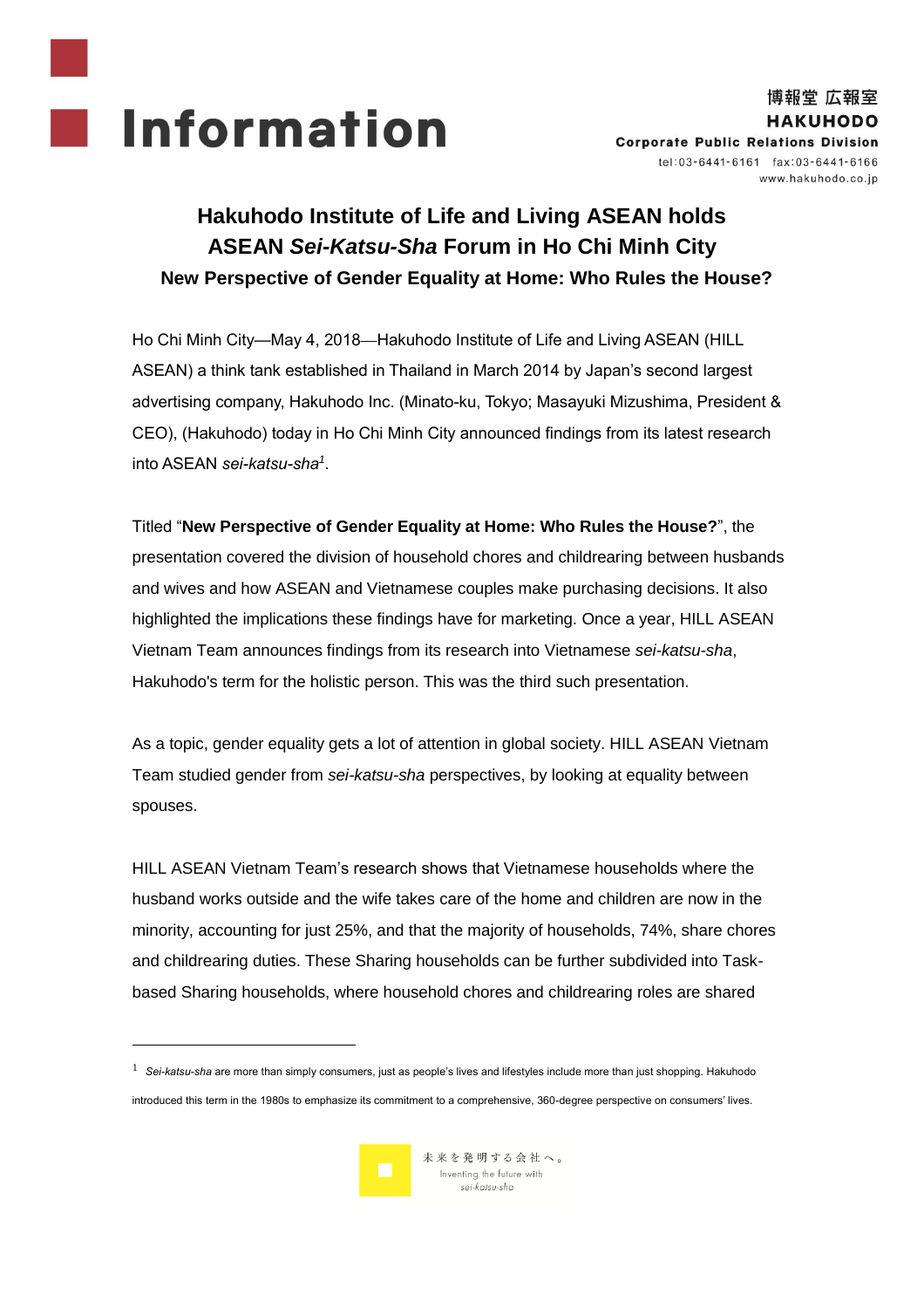equally, and Flexible Sharing households, where these tasks are handled flexibly by whoever can do it at the time. Switched households, where the wife works outside and the husband takes care of household chores and childrearing account for 1%.



Household types in Vietnam based on the division of roles between husband and wife

HILL ASEAN Gender Equality Perceptions Survey

The research also found that satisfaction with the division of roles differed between the four household types, with satisfaction highest in couples in Task-based Sharing households. Differences in decision-making processes were also found between household types.

For details on HILL ASEAN presentation, please visit the HILL ASEAN website at [http://www.hillasean.com/.](http://www.hillasean.com/)

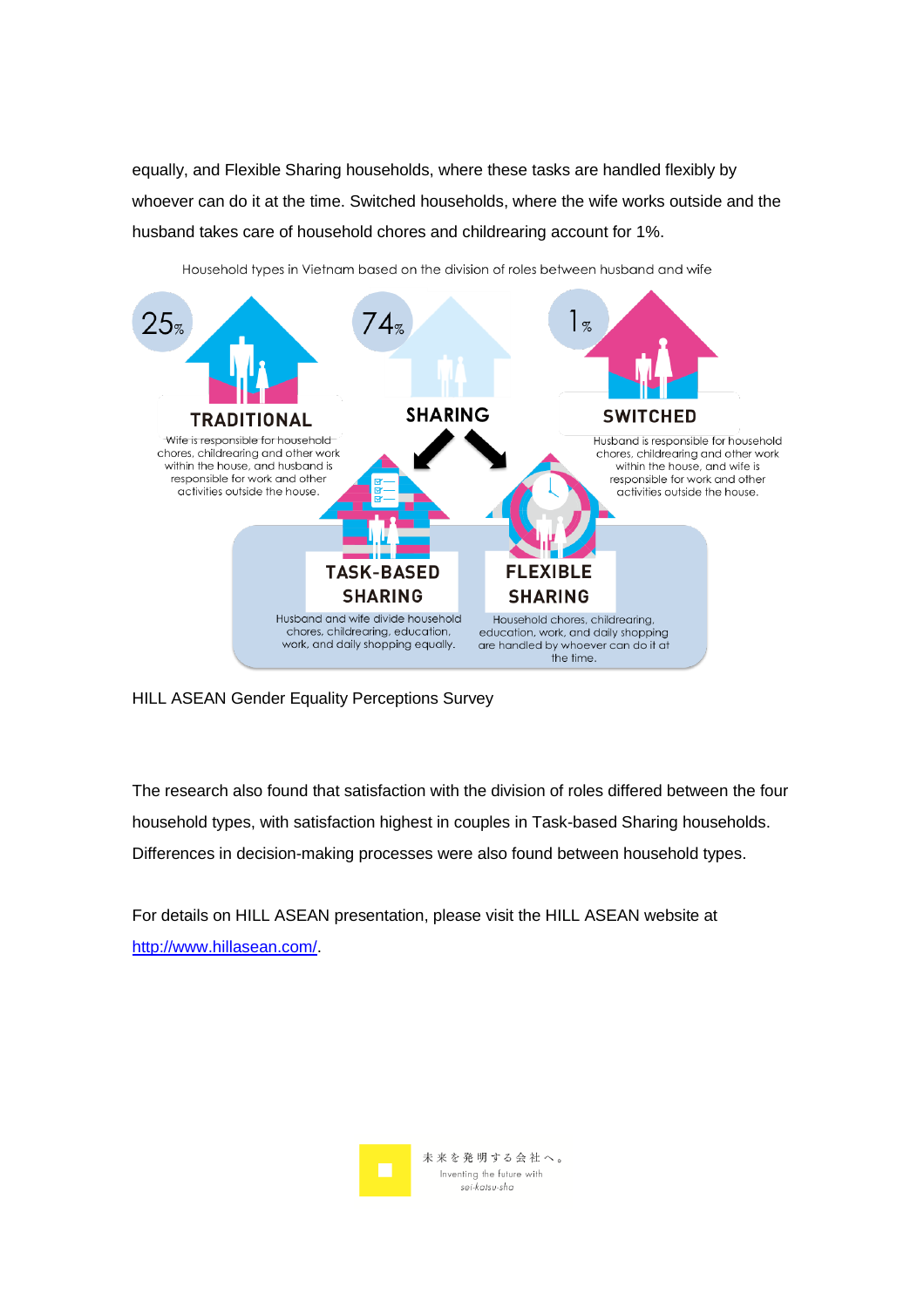

Hakuhodo Institute of Life and Living ASEAN Vietnam Team observes Vietnamese *seikatsu-sha* from unique viewpoints and makes proposals from its fresh perspectives based on the insights it gains.

Media contacts: Corporate Public Relations Division koho.mail@hakuhodo.co.jp

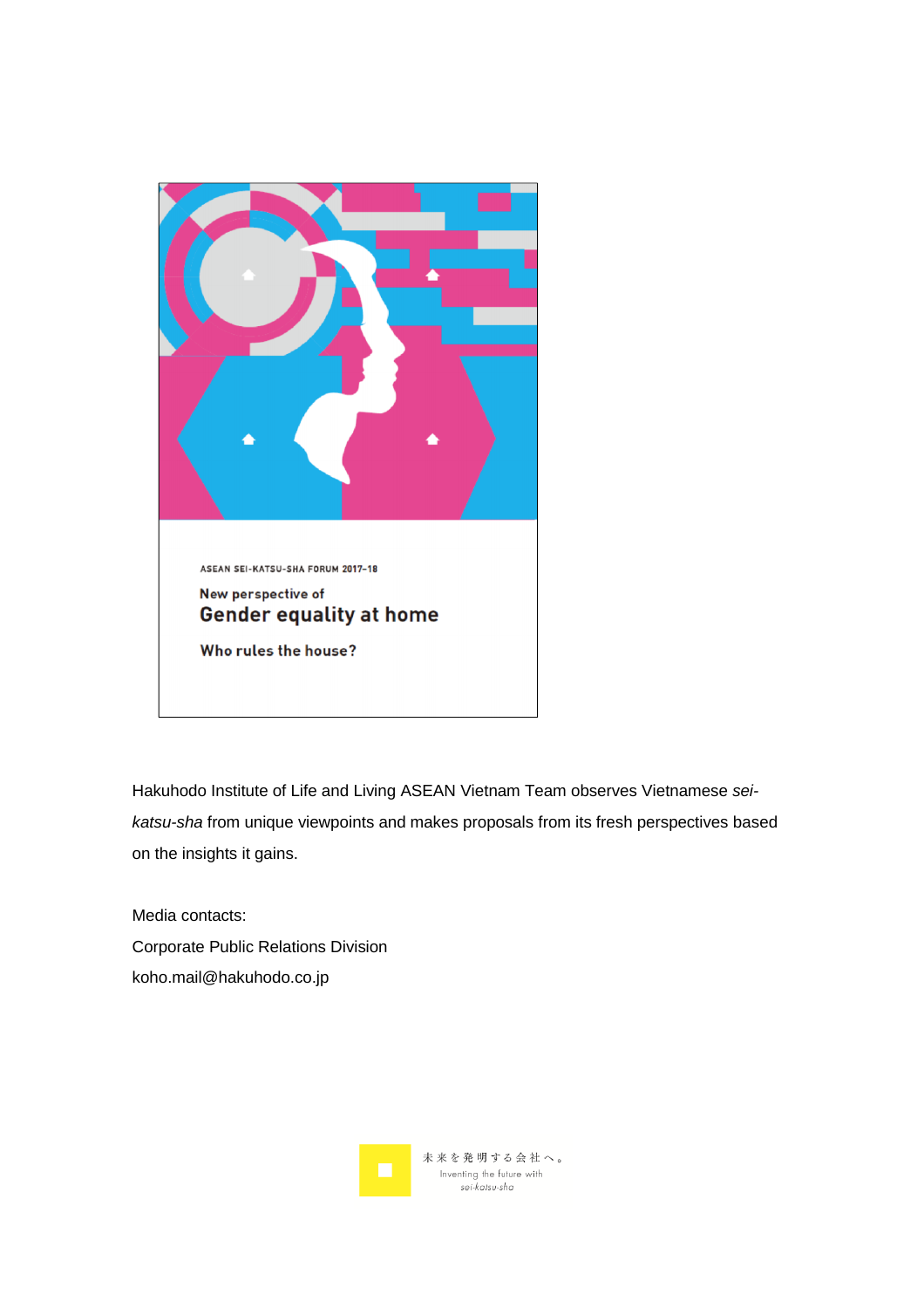Reference:

## **Sharing roles: The new norm for Vietnamese couples**

The sharing of household chores and childrearing is already the norm; three quarters of Vietnamese households share household tasks and childrearing equally.



HILL ASEAN Gender Equality Perceptions Survey

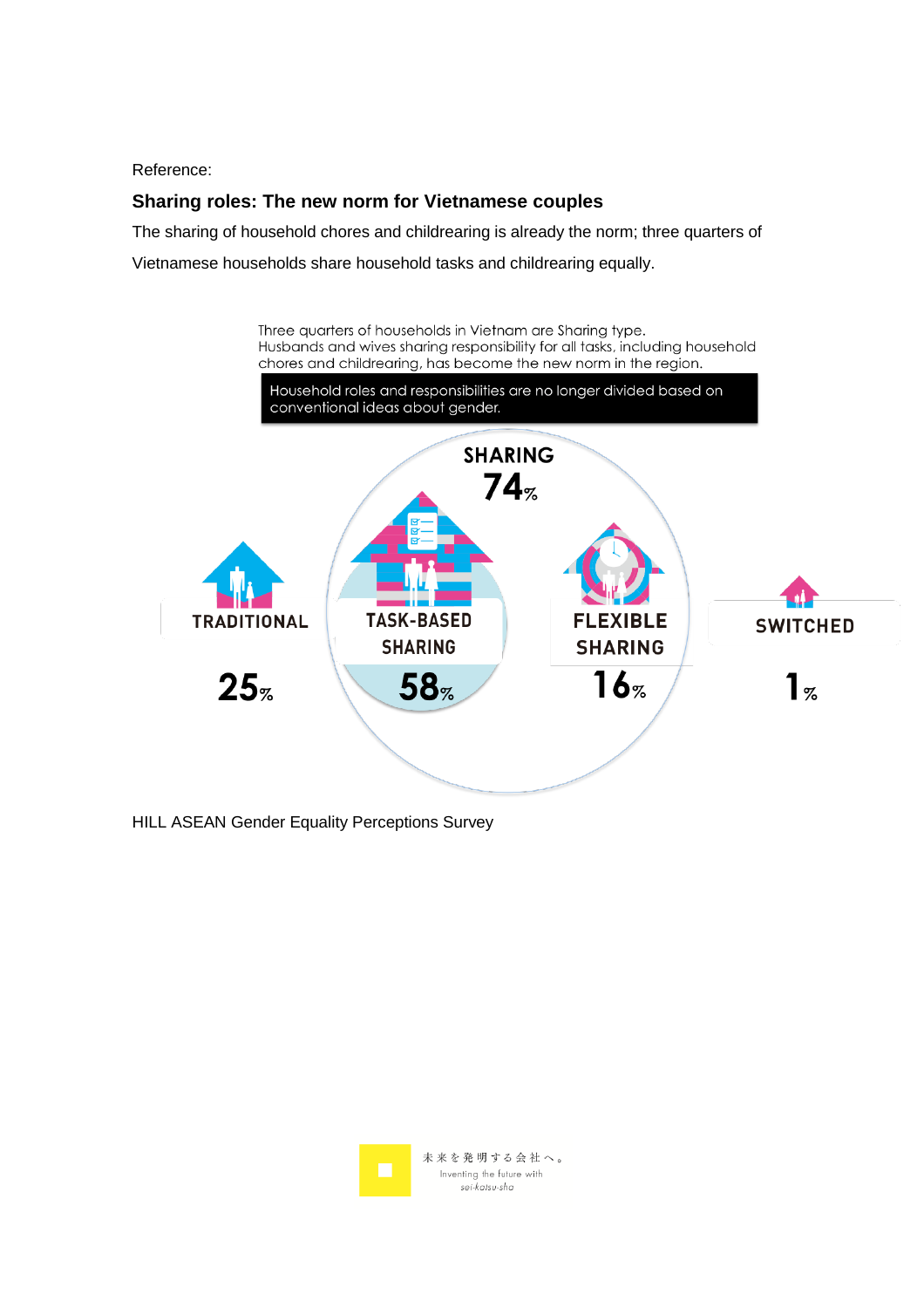## **Three reasons Sharing households are the majority**

1. Both husband and wife work: In over 80% of all ASEAN households both spouses work. Vietnam has the highest ratio of spouses that both work.

|                       | Only husband<br>earns | <b>Both husband</b><br>and wife earn<br><b>TOTAL</b> | <b>Both husband</b><br>and wife earn<br>and husband<br>earns more | <b>Husband</b> and<br>wife earn a<br>similar amount | <b>Both husband</b><br>and wife earn<br>and wife earns<br>more | Only wife earns |
|-----------------------|-----------------------|------------------------------------------------------|-------------------------------------------------------------------|-----------------------------------------------------|----------------------------------------------------------------|-----------------|
| 5-Country average (%) | 14                    | 84                                                   | 52                                                                | 24                                                  | 9                                                              |                 |
| <b>Thailand</b>       | 7                     | 91                                                   | 53                                                                | 28                                                  | 11                                                             |                 |
| <b>Singapore</b>      | 18                    | 80                                                   | 49                                                                | 20                                                  | 12                                                             | $\overline{2}$  |
| <b>Malaysia</b>       | 18                    | 80                                                   | 49                                                                | 21                                                  | 10                                                             |                 |
| Vietnam               | $\overline{2}$        | 97                                                   | 55                                                                | 37                                                  | 6                                                              | 0               |
| Indonesia             | 25                    | 74                                                   | 54                                                                | 14                                                  | 6                                                              |                 |

**HILL ASEAN Gender Equality Perceptions Survey** 

2. Female empowerment: Perceptions toward work and relationships have changed Vietnamese are open to women working outside the home. This trend is becoming stronger.



Inventing the future with sei-katsu-sha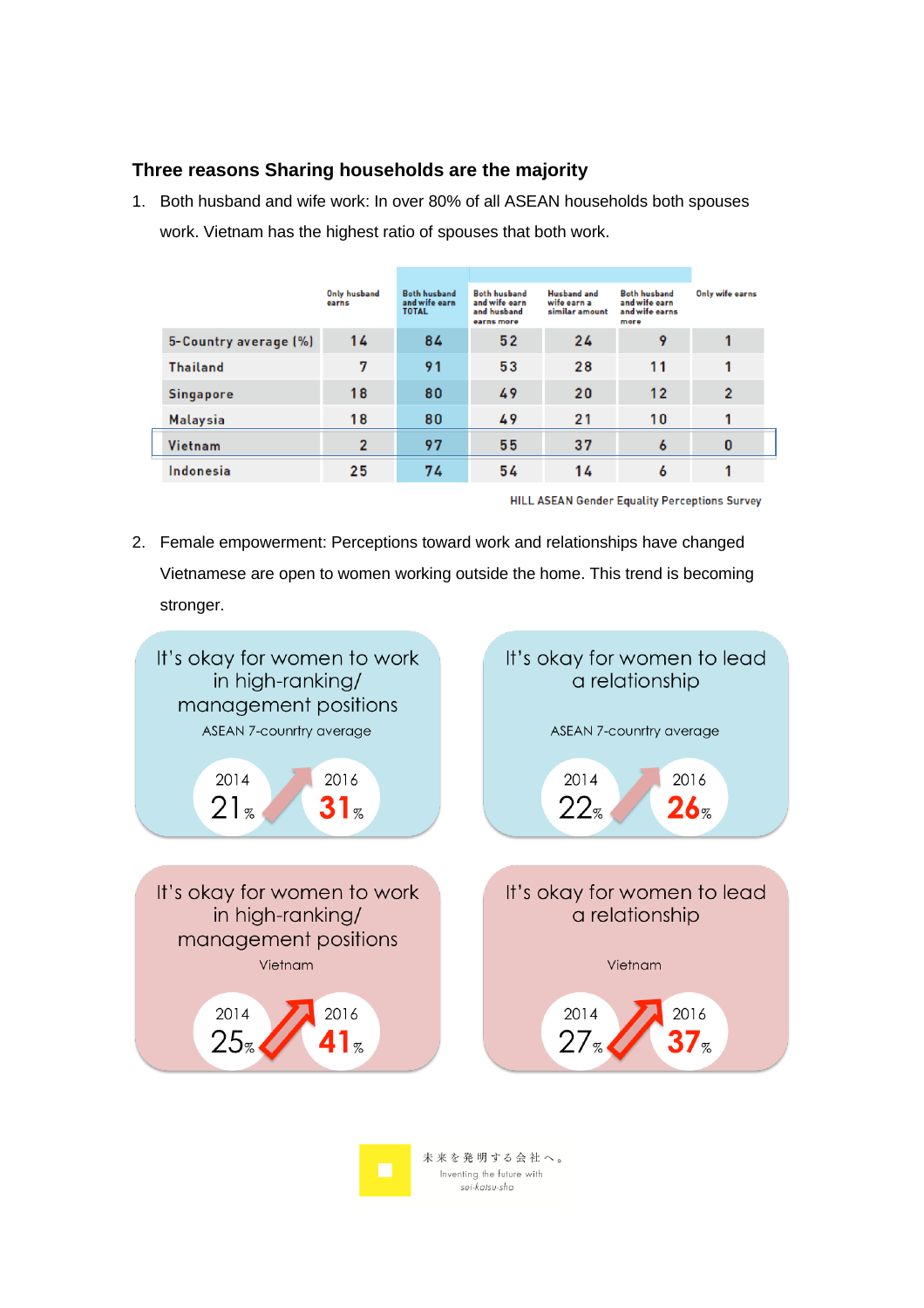#### HILL ASEAN Fixed Point Survey

3. Technological advances that help blur gender boundaries: Use of the Internet and social media at work and in childrearing

## **Satisfaction with the division of roles**

Satisfaction levels in the four household types vary. Sharing households, particularly Taskbased Sharing households, are the most satisfied overall and have the smallest gap in satisfaction scores between husband and wife.



HILL ASEAN Gender Equality Perceptions Survey

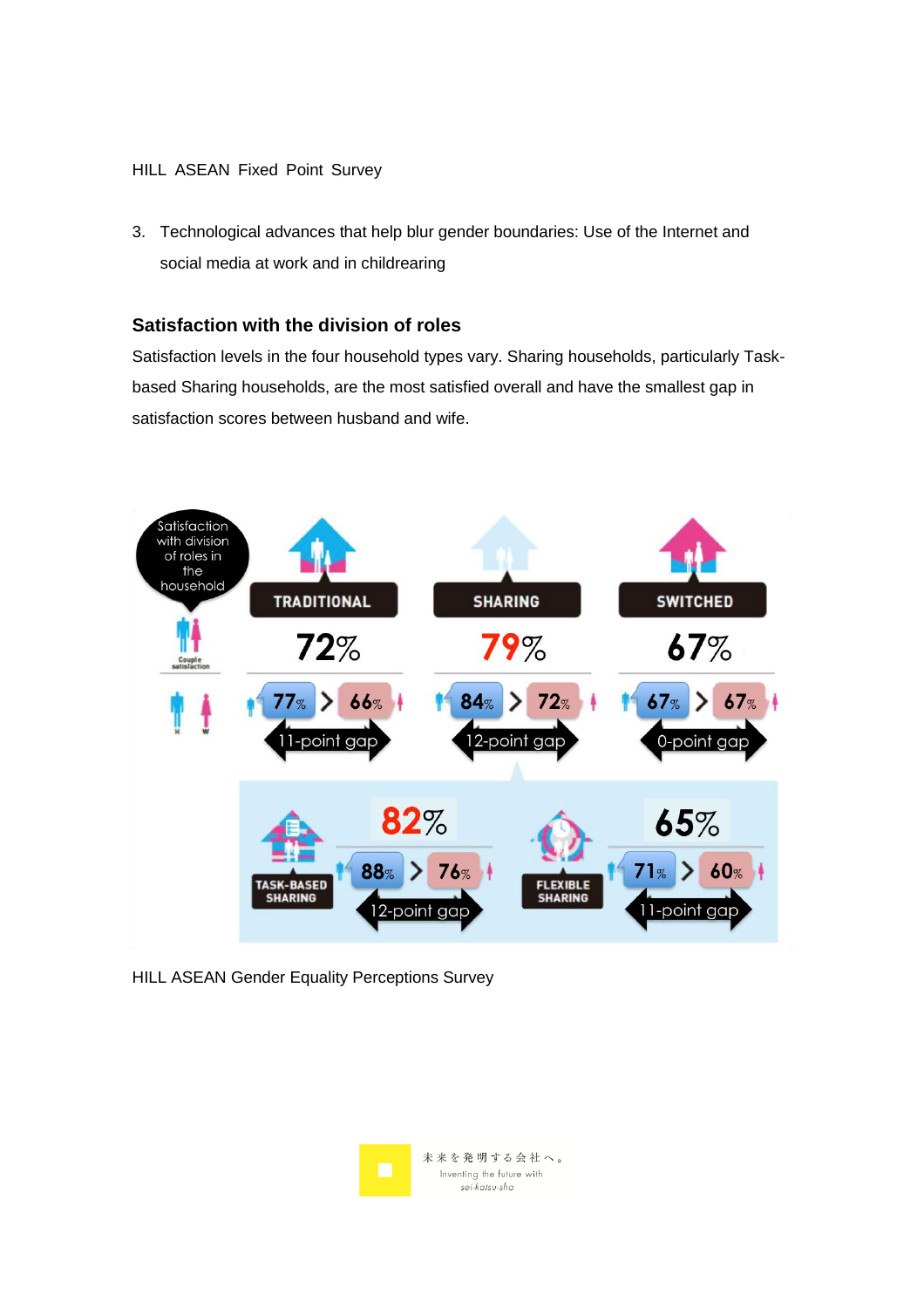#### **Outline of the Gender equality surveys**

#### *Quantitative surveys*

#### **HILL ASEAN Gender Equality Perceptions Survey**

Method: Internet survey

Target: Male and female *sei-katsu-sha* aged 20–49 in SEC categories A–C Areas covered: Singapore, Malaysia, Thailand, Indonesia, Vietnam Sample size: 5,000 samples (1,000 samples in each country) Sample allocation: In line with the demographic structure in each country Survey period: August 2017

#### **HILL ASEAN Fixed Point Survey**

Method: Home interview survey Target: Male and female *sei-katsu-sha* aged 15–59 in SEC categories A–D Areas covered: Singapore, Kuala Lumpur (Malaysia), Bangkok, Nakhon Ratchasima (Thailand), Jakarta, Surabaya (Indonesia), Hanoi and Ho Chi Minh City (Vietnam), Yangon (Myanmar), Manila (Philippines) Sample size: 8,100 samples (900 samples each in the main cities and 600 each in Nakhon Ratchasima, Surabaya and Hanoi) Sample allocation: In line with the demographic structure in each country Survey period: December 2015–January 2016

#### *Qualitative survey*

#### **HILL ASEAN Home-Visit Interview**

Target: Male and female *sei-katsu-sha* in SEC categories A–C Areas covered: Singapore, Kuala Lumpur (Malaysia), Bangkok (Thailand), Jakarta (Indonesia), Ho Chi Minh City and Hanoi (Vietnam) Sample size: 6 couples (12 people) per country, 15 couples in Vietnam (30 people), 9 couples in Ho Chi Minh City, 6 couples in Hanoi Survey period: September 2017–March 2018

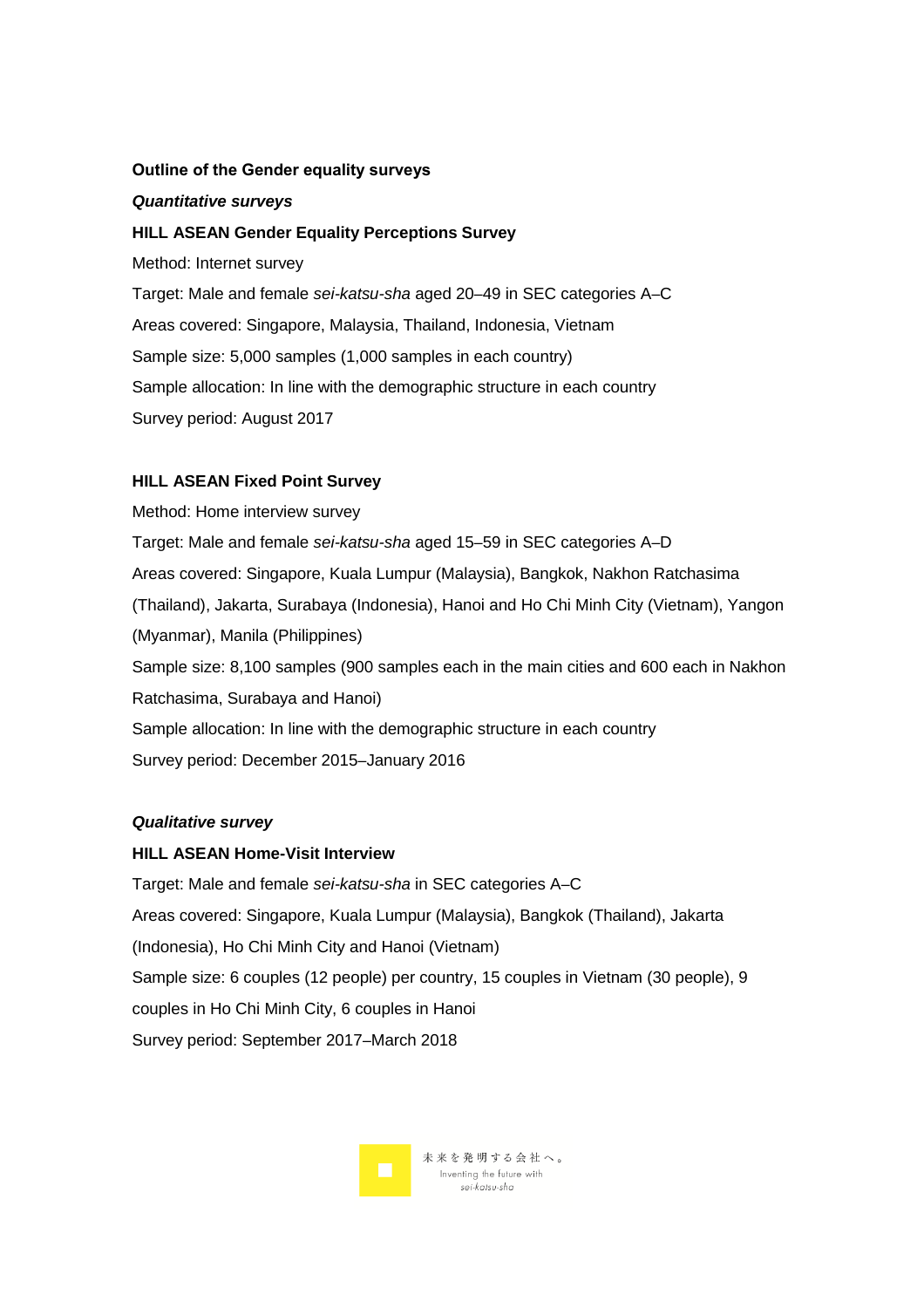#### **About Hakuhodo Institute of Life and Living ASEAN**

Established in 2014, Hakuhodo Institute of Life and Living ASEAN is the Hakuhodo Group's *sei-katsu-sha* think tank in the ASEAN region. Leveraging *sei-katsu-sha* research know-how accumulated in the thirty-plus years since launching the Hakuhodo Institute of Life and Living in Japan in 1981, the Institute supports companies' marketing activities in the ASEAN region, while developing local insights and making proposals on future ways of living in the region.

Trade name: Hakuhodo Institute of Life and Living ASEAN

Company name: HILL ASIA Co., Ltd. Institute Director: Goro Hokari Location Bangkok, Thailand

- Research & other activities:
- ASEAN Fixed Point Survey, a fixed-point survey of ASEAN *sei-katsu-sha* (every second year)
- Research and analysis from local ASEAN viewpoints
- Forums in ASEAN countries

### **About Hakuhodo Institute of Life and Living ASEAN Vietnam Team**

Hakuhodo Institute of Life and Living ASEAN Vietnam Team, established in 2015 as a branch of HILL ASEAN, supports Hakuhodo clients' marketing activities in Vietnam through insights into and proposals for Vietnamese *sei-katsu-sha*.

Institute Director: Yusuke Sonoda Location Ho Chi Minh City, Vietnam Research & other activities:

- Research and analysis from local Vietnamese perspectives
- Annual Forum in Vietnam
- Publishing *ASEAN* Sei-katsu-sha *Magazine*